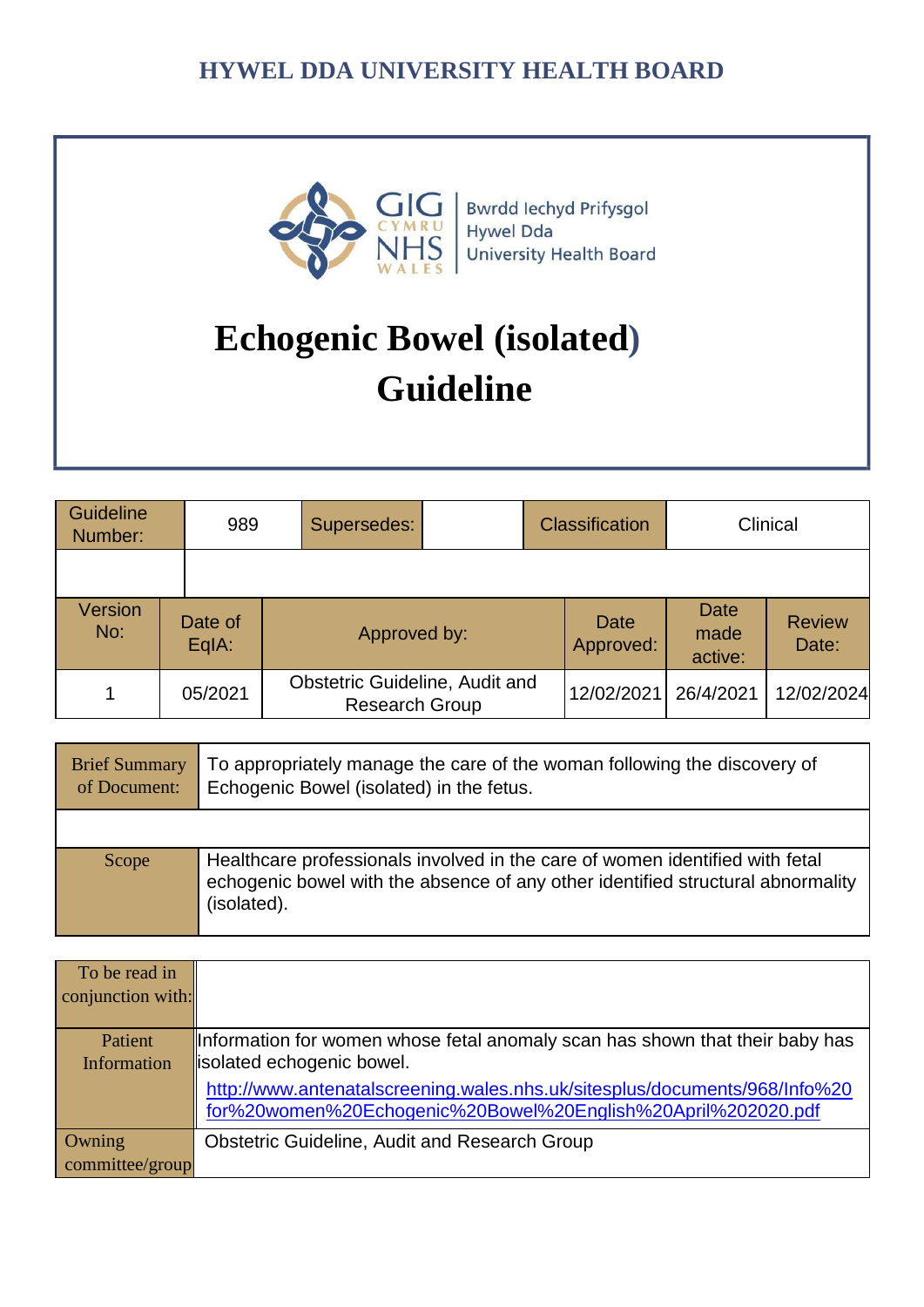| Reviews and updates |                      |                |  |  |
|---------------------|----------------------|----------------|--|--|
| Version<br>no:      |                      | Date Approved: |  |  |
|                     | <b>New Guideline</b> | 12/02/2021     |  |  |
|                     |                      |                |  |  |

| Echogenic bowel, echogenic gut.<br><b>Keywords</b> |  |  |
|----------------------------------------------------|--|--|
|----------------------------------------------------|--|--|

| <b>Glossary of Terms</b> |                                  |  |
|--------------------------|----------------------------------|--|
| <b>AWS</b>               | <b>Antenatal Screening Wales</b> |  |
| <b>AFI</b>               | Amniotic fluid index             |  |
| <b>CLC</b>               | Consultant-led care              |  |
| <b>CF</b>                | Cystic fibrosis                  |  |
| <b>CMV</b>               | Cytomegalovirus                  |  |
| <b>FMU</b>               | Fetal medicine unit              |  |
| <b>IUGR</b>              | Inter-uterine growth restriction |  |
| <b>TAS</b>               | Trans-abdominal scan             |  |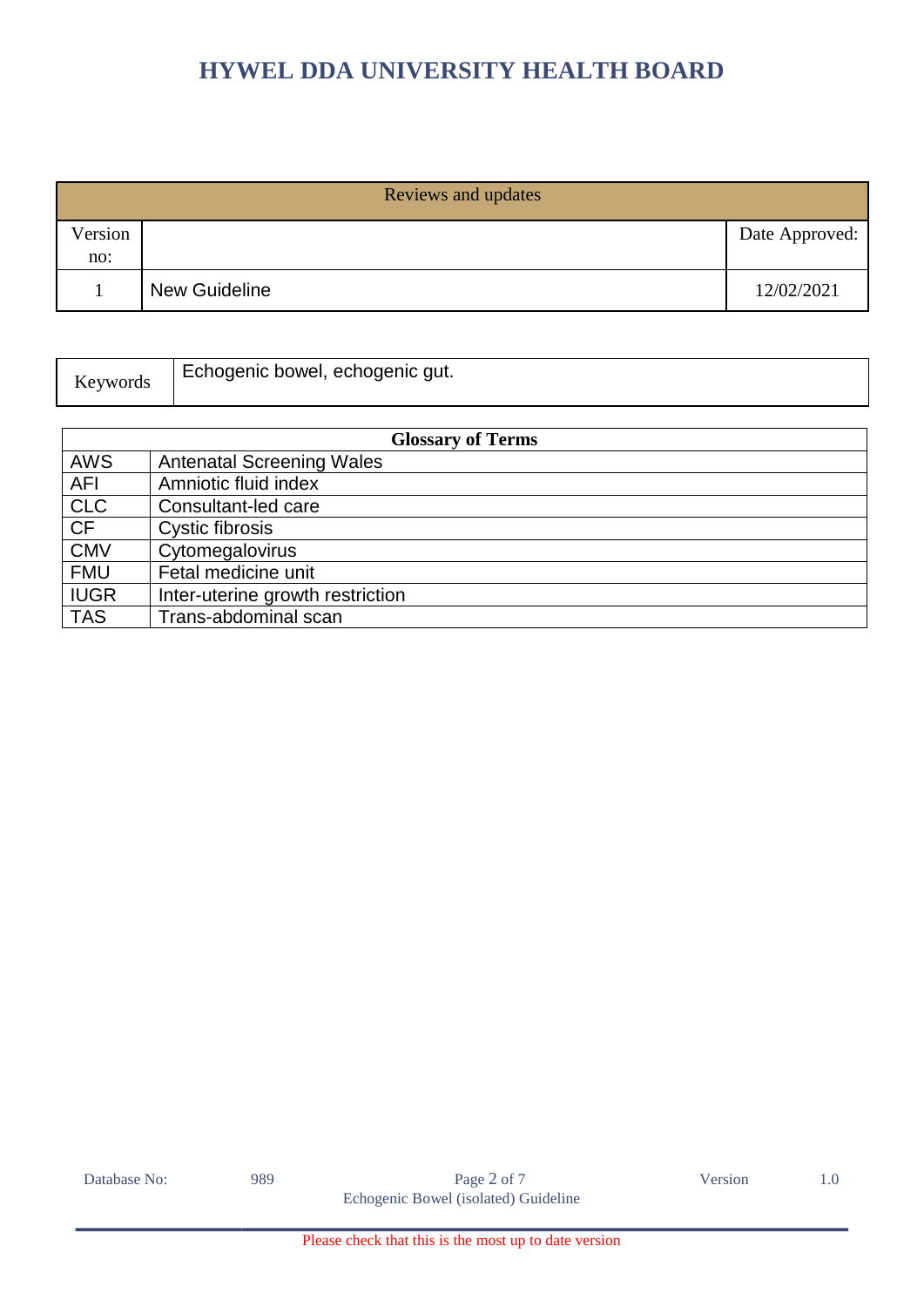#### Contents

Database No:

989

Version

 $1.0\,$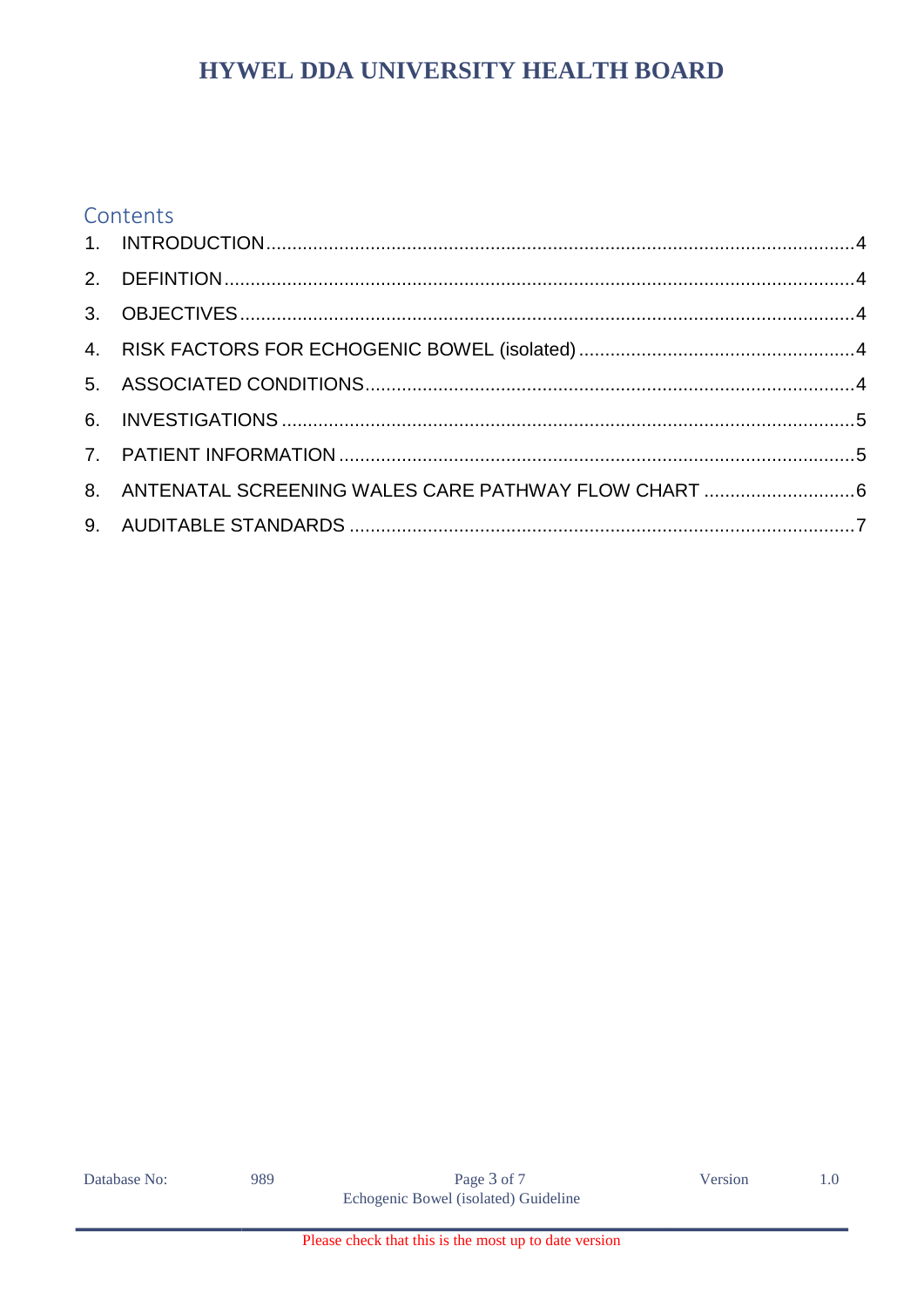#### <span id="page-3-0"></span>**1. INTRODUCTION**

This guideline is for women where only echogenic bowel is identified on scan in the absence of any other identified structural abnormality (isolated).

#### <span id="page-3-1"></span>**2. DEFINTION**

Echogenic bowel is where a part of the fetal bowel appears 'brighter than bone' on ultrasound scan. It is thought to be identified in approximately 0.4% (4 in 1000) of anomaly scans performed in Wales (Antenatal Screening Wales, 2018).

#### <span id="page-3-2"></span>**3. OBJECTIVES**

For healthcare professionals to appropriately manage the care of women identified with fetal echogenic bowel with the absence of any other identified structural abnormality (isolated) following accurate diagnosis from ultrasound imaging undertaken in accordance with the All Wales Screening Policy

[http://www.antenatalscreening.wales.nhs.uk/sitesplus/documents/989/Ultrasound%20observati](http://www.antenatalscreening.wales.nhs.uk/sitesplus/documents/989/Ultrasound%20observations.pdf) [ons.pdf](http://www.antenatalscreening.wales.nhs.uk/sitesplus/documents/989/Ultrasound%20observations.pdf)).

Those women identified with echogenic bowel (isolated) should have appropriate Consultantled care throughout their pregnancy and for delivery and the care of the neonate to be appropriately managed with paediatric input following birth.

#### <span id="page-3-3"></span>**4. RISK FACTORS FOR ECHOGENIC BOWEL (isolated)**

Echogenic bowel is found in approximately 4 in every 1000 (0.4%) anomaly scans performed in **Wales** 

The exact cause is unknown however, it is thought that the most common cause is bloodstained fluid in the fetal bowel; the fetus normally swallows amniotic fluid and if it contains blood this will appear brighter on ultrasound (ASW, 2018).

Echogenic bowel has also been linked with cystic fibrosis, viral infections and chromosomal abnormalities.

#### <span id="page-3-4"></span>**5. ASSOCIATED CONDITIONS**

Approximately 70% of babies who have been identified as having isolated echogenic bowel at the anomaly ultrasound scan are born without any problems however, the following problems have been identified in some cases of babies with echogenic bowel.

 $IUGR - 9%$ Prematurity – 12% Increased risk of stillbirth – 3% Cystic Fibrosis – 2% Cytomegalovirus (CMV) – 2%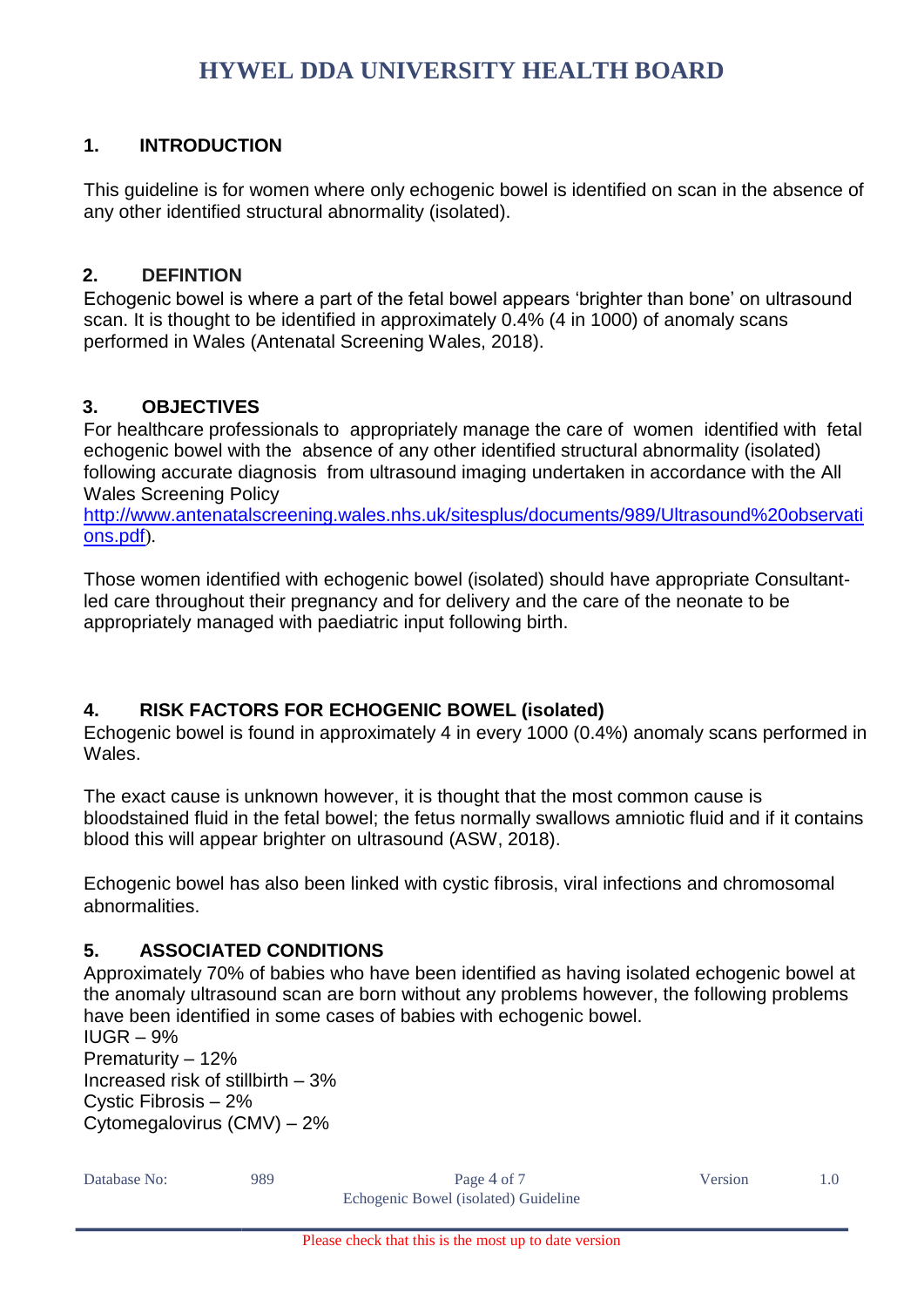#### <span id="page-4-0"></span>**6. INVESTIGATIONS**

Both maternal and paternal testing for cystic fibrosis (CF) should be offered as this can be indicated in instances of echogenic bowel. CF testing is done via the genetics laboratory in Cardiff and a genetics referral for testing should be completed by the antenatal clinic midwife/obstetrician when echogenic bowel is identified. Should both parents test positive for CF then an urgent referral to medical genetics and consultant appointment is required.

Maternal testing for cytomegalovirus (CMV) testing is also advised, this is to rule out maternal infection which can be transmitted to the fetus resulting in congenital cytomegalovirus. If positive for CMV then a referral to fetal medicine is required.

Amniocentesis should however be considered if any of the preliminary tests are positive.

It is useful to note that chromosomal abnormalities can be linked to echogenic bowel however there is not enough evidence to routinely karyotype for echogenic bowel.

#### <span id="page-4-1"></span>**7. PATIENT INFORMATION**

English [https://phw.nhs.wales/services-and-teams/screening/antenatal-screening-wales/what-do-results](https://phw.nhs.wales/services-and-teams/screening/antenatal-screening-wales/what-do-results-mean/ultrasound-docs/echogenic-bowel/)[mean/ultrasound-docs/echogenic-bowel/](https://phw.nhs.wales/services-and-teams/screening/antenatal-screening-wales/what-do-results-mean/ultrasound-docs/echogenic-bowel/)

Welsh [https://icc.gig.cymru/gwasanaethau-a-thimau/sgrinio/sgrinio-cyn-geni-cymru/beth-yw-ystyr-y](https://icc.gig.cymru/gwasanaethau-a-thimau/sgrinio/sgrinio-cyn-geni-cymru/beth-yw-ystyr-y-canlyniadau/pdfs-tudalen-canlyniadau/goluddyn-ecogenig/)[canlyniadau/pdfs-tudalen-canlyniadau/goluddyn-ecogenig/](https://icc.gig.cymru/gwasanaethau-a-thimau/sgrinio/sgrinio-cyn-geni-cymru/beth-yw-ystyr-y-canlyniadau/pdfs-tudalen-canlyniadau/goluddyn-ecogenig/)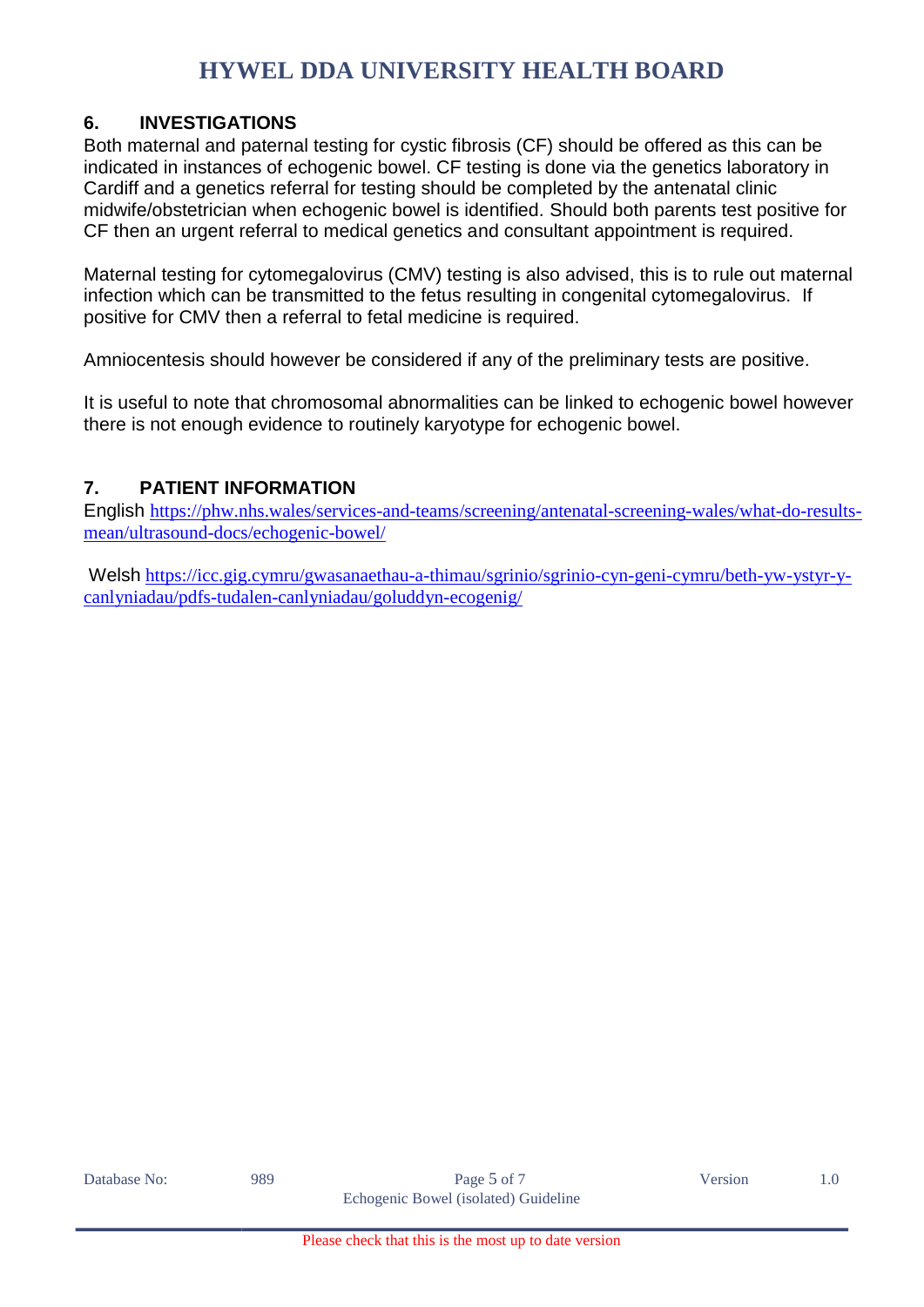#### <span id="page-5-0"></span>**8. ANTENATAL SCREENING WALES CARE PATHWAY FLOW CHART**